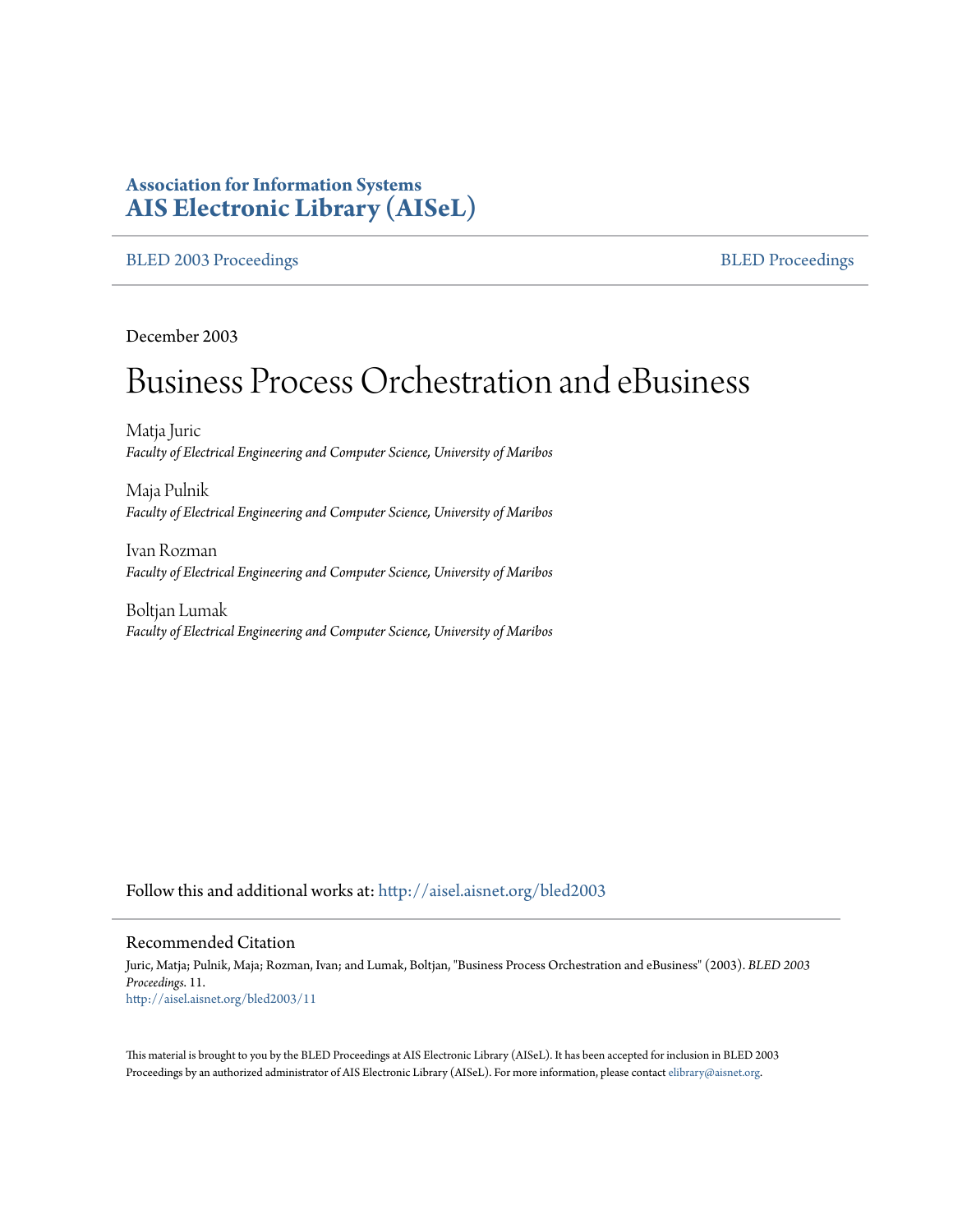# **16th Bled eCommerce Conference**

#### **eTransformation**

Bled, Slovenia, June 9 – 11, 2003

# **Business Process Orchestration and eBusiness**

#### **Maja Pušnik, Matjaž B. Jurič, Marjan Heričko, Boštjan Šumak, Ivan Rozman**

Faculty of Electrical Engineering and Computer Science, University of Maribor, Slovenia Maja.Pusnik©uni-mb.si, Matjaz.Juric@uni-mb.si, Marjan.Hericko@uni-mb.si, Bostjan.Sumak@uni-mb.si, Ivan Rozman@uni-mb.si

#### **Abstract**

*The transition to electronic business has brought many changes in the business process. First steps in making business on the web have been web services, however the requirements for realization of multiple collaborations and automations are no longer satisfied simply by web services. New, more complex technologies for describing business processes are needed. In this paper we will compare the six most important ones: XLANG, WSFL (Web Service Flow Language), BPEL4WS (Business Process Execution Language for Web Services), WSCI (Web Service Choreography Interface), ebXML BPSS (Business Process Specification Schema) and BPML (Business Process Management*  Language). Based on the features they offer, we will compare them in a decision model *and evaluate them with help of a utility function.* 

# **1. Introduction**

The way of doing business has changed and companies must follow the progress. The main stress is on automation of business processes including routine operations, conditionally defined processes and automatic handling of foreseen mistakes or known failures. Companies must adapt and follow the changes the economy dictates, where fast, safe and simple communication is of main importance and ensures new clients, new businesses and relationships marked with quality. Adapting business processes means defining them in one of electronic languages, for what we obviously need suitable technologies. Some of them will be described in this paper.

We will review and compare the most important technologies for electronic business orchestration: XLANG [1], WSFL [2], BPEL4WS [3], WSCI [4], ebXML BPSS [5] and BPML [6]. Development of technologies, described in this paper, began after 1996. All of the mentioned technologies are based on XML (Extensible Markup Language) and are built on the functionality of web services, where they reuse existing web service technologies, such as SOAP (Simple Object Access Protocol), UDDI (Universal Description, Discovery and Integration) and WSDL (Web Service Description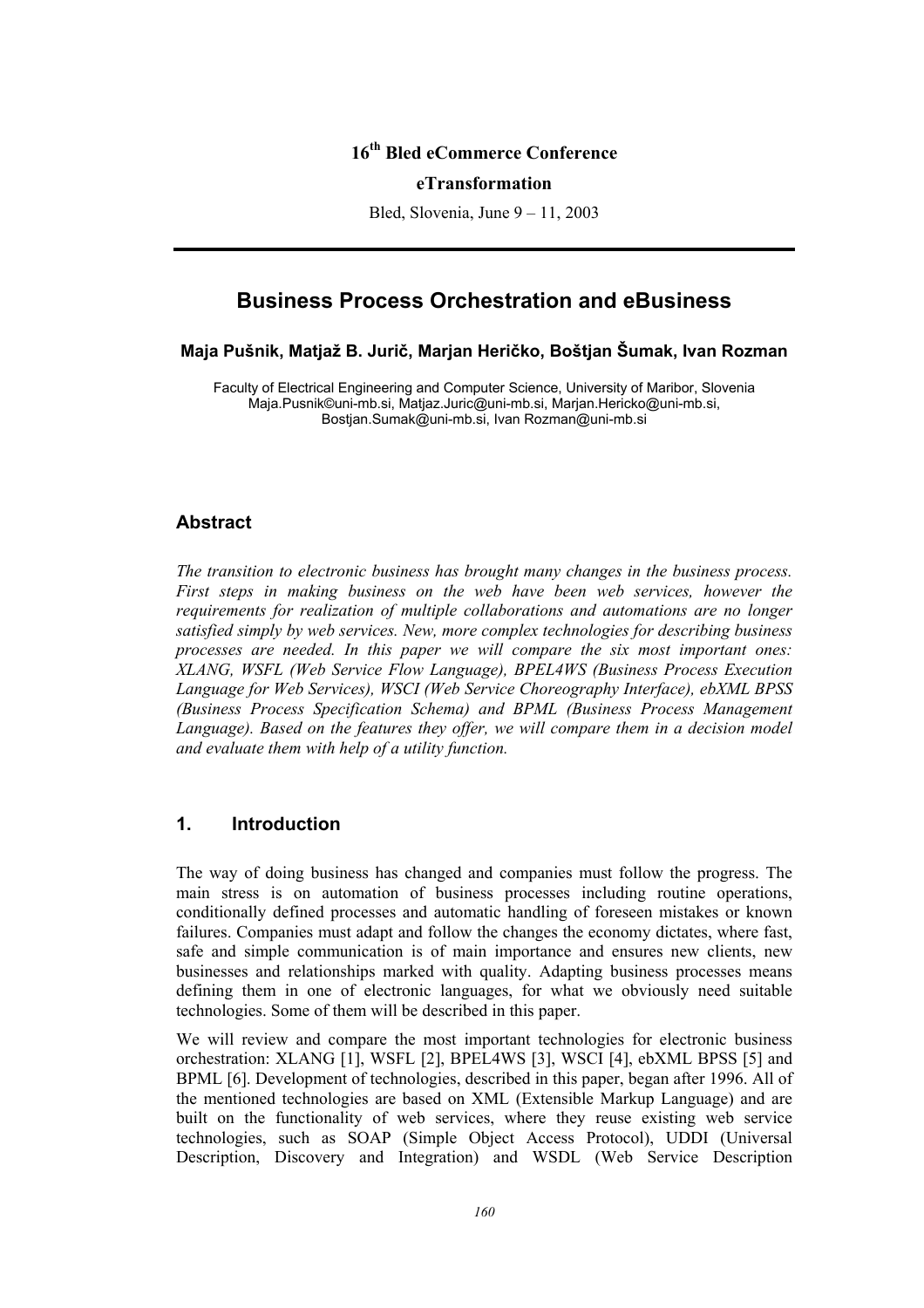Language). We will see that they differ in some features while in others they are complementary. To evaluate them, we will define criteria and build a decision model.

The review of related research has shown that there are not many papers comparing those technologies. Other analyses on similar technologies for business process description have been made in [7], where the authors compare ebXML (electronic business XML) and RosettaNet, however without a decision model. The author in [8] compares B2B (business to business) standards, including RosettaNet, ebXML, OAGIS (Open Applications Group Integration Specification) and Simple Web Services. The same author explains how RosettaNet, ebXML, OAGIS and EDI (Electronic Data Interchange) fit together in paper [9]. Again there is no formal definition of a decision model. In [10] the author compares RosettaNet, ebXML, OAGIS, Web Services, xCBL (UBL) – XML Common Business Library (Universal Business Language) and cXML (commerce XML). There is a recently published paper by Dutch and Australian scientists in [11], which has similar contents and compares technologies like BPEL4WS, XLANG, WSFL, XPDL (XML Processing Description Language), Staffware, MQ Series Workflow, Panagon eProcess and FLOWer. Our paper however describes specifically the technologies based on XML language and web services in a more formal way, introducing a decision model, based on our previous publications, where we compared ebXML, XLANG and RosettaNet in [12] and [13] and evaluated them in a decision model, specified for small and medium sized companies. The contribution of this paper is a general overview and a formal comparison of technologies based on workflow patterns, suggested in [14].

Our paper is organized in the following order: to introduce the background of the problem, we will explain the evolution of electronic business technologies in the second section. We will also present web services as the foundation of the technologies for business process orchestration, which will be described in more detail in the third section. In the fourth section, we will define a multi-criteria decision model based on patterns, used in business process workflow description, and evaluate them. In the last, fifth section, we will give a summary of the results.

# **2. eBusiness Technologies**

The most important existing solution for electronic business is the UN/EDIFACT standard (United Nations/Electronic Data Interchange For Administration, Commerce and Transport), which beginnings go to early sixties. In 1968 the transport industry, which had most of its problems with large amounts of paper documentation, organized a committee, called the TDCC (Transport Data Coordinating Committee) for development of a standard business information interchange format. The committee defined data standards, message formats, and standard codes, communication protocols and other details, supporting the new concept of electronic data interchange among computers. In 1975 the TDCC released the first documentation for railway transport industry application and soon the interest spread to other industries [15]. Within years new diversities of the standard developed and it has been adapted to specific needs and requirements of other industries [5].

The UN/EDIFACT standard is coherent with technologies and demands of that era, when the priorities differed from the ones today. The experience has shown, that it has received recognition mostly in larger companies, while smaller and middle companies lack the resources [15].

However, the problem of most companies, larger and smaller, is still the communication with other companies. To patch this Achilles hill, we need suitable technologies for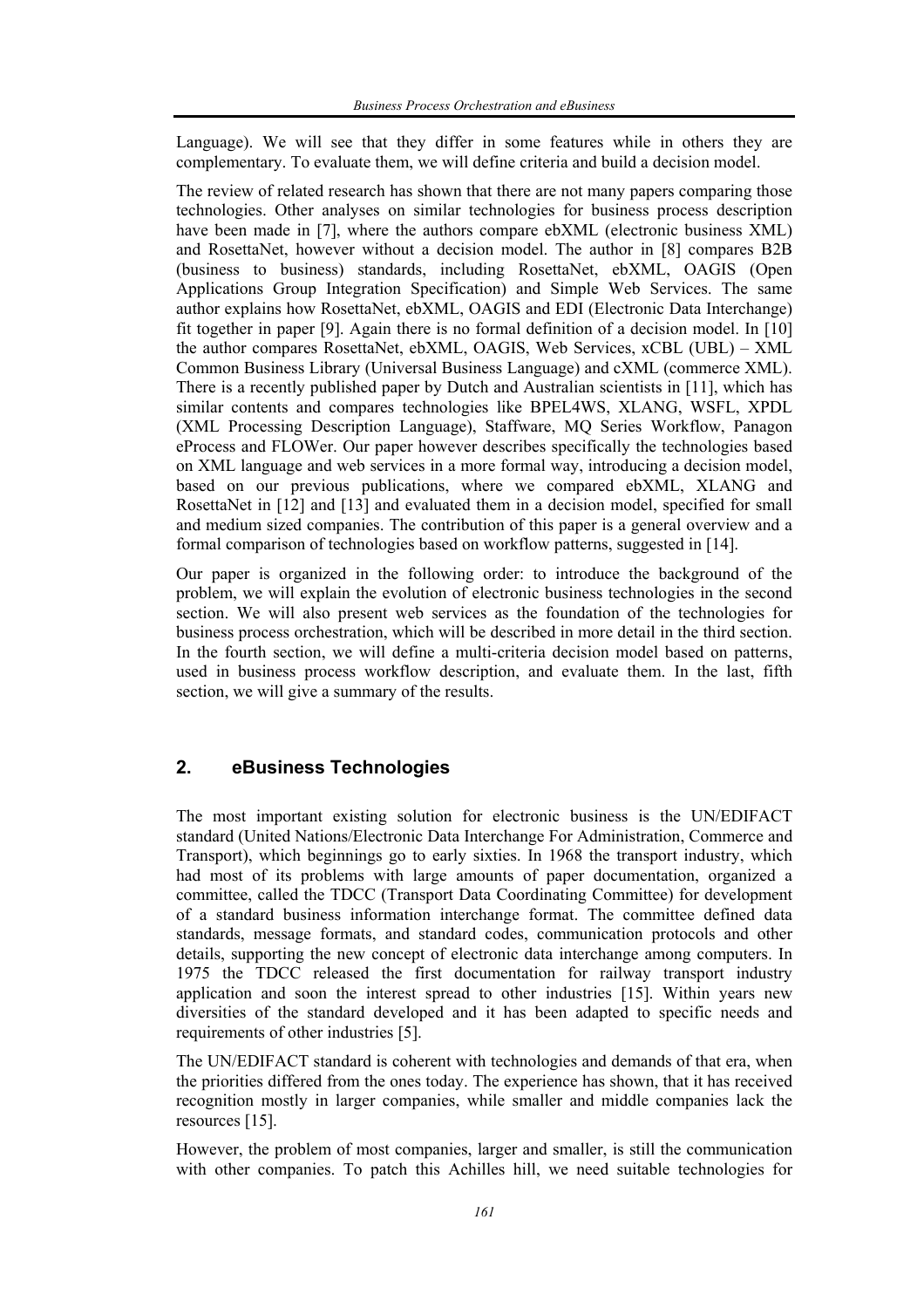describing business processes in a consistent and safe way. The W3C (World Wide Web Consortium) defined and introduced XML 1.0 in February 1998 and gained support by a large part of the industry [16]. XML language is a simplification of SGML (Standard Generalized Markup Language) and it is a universal language for document description [5]. The XML language enables the interchanging and interpreting of the documents without the human intervention in remote systems.

XML document is an ordinary text file with markups [3]. The combination of structure, flexibility and verification makes XML useful for electronic exchange of business messages between enterprises. While building larger processes, all business partners must agree upon the vocabulary, interfaces and the method invocation type, before they send individual messages. XML vocabularies can define all kinds of business documents or even whole frameworks, which provide interoperability and functionality [19].

After the Internet and XML language possibilities have been presented, the business world changed and the new age electronic business arrived. Electronic business has become reachable to all companies with cheap, fast and simple communication. The key technologies for communication among company's information systems are web services, however they do not fulfill all the needs. The main tendency of electronic business is a safe and flexible automation of business processes, wherever and whenever possible. In order to achieve this goal, new technologies for describing business processes have been designed [17], all based on web services.

The development of XML has expanded in two directions. The first important direction is the definition of standard dictionaries for defining document structure, shared and sent by enterprises. There are many organizations active on this field: OASIS (Organization for the Advancement of Structured Information Standards) [18], XML.ORG [19], UN/CEFACT [20] and so on. In Slovenia the GZS (Gospodarska Zbornica Slovenije - Chamber of Commerce and Industry of Slovenia) [21] also deals with similar activities. The second direction is the development of technologies, which enable interchange of XML documents through the web. The technological foundation for document interchanges is presented by web services.

Web services are components that communicate with SOAP protocol [22]. SOAP uses XML and formats the messages in a textual way. The interfaces, designed by web services, base on message interchange [16]. The most important part of web service development is the definition what kind of messages the web service will receive and what kind of messages will it shape in answer [22]. Web services are described with WSDL.

The WSDL is a language for describing web services and expressing their characteristics. It describes the basic format of web services, demanded across different protocols. It describes them from a technical perspective, however it contains only little about its context and even less about its potential collaborations of more web services with each other. The key success of e-business however lies in collaboration of more than one web services [23].

# **3. Orchestration of Private and Public Processes**

WSDL and web services do not fully support demands of electronic businesses like longterm interactions and records of complex states [11]. We need technologies for describing the flow, execution and orchestration of web services. Many of such technologies have been created in the past and they are meant for business processes description and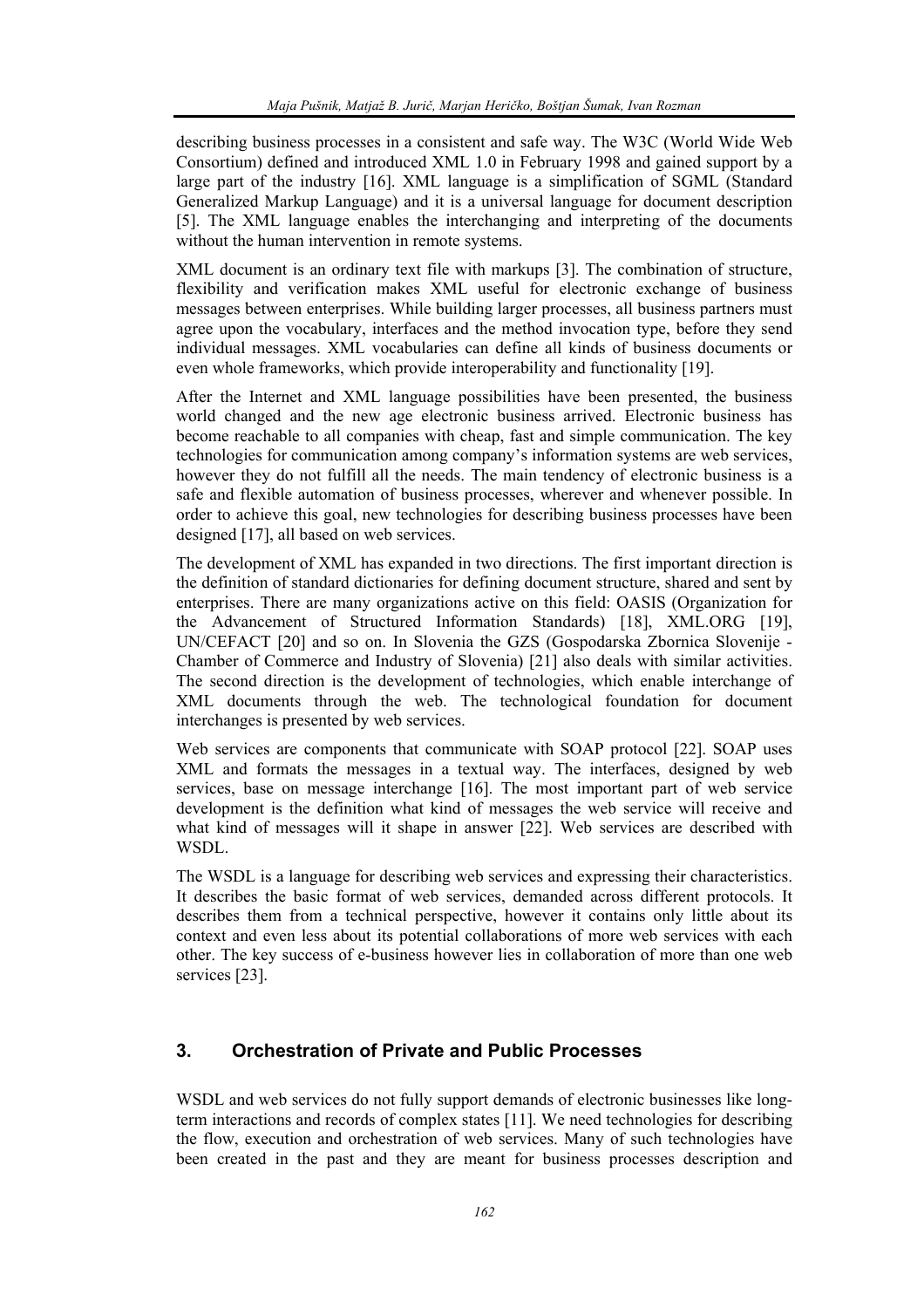collaboration [12]. Most of them are supported by giants like Microsoft, IBM, Sun, BEA, SAP, Intalio or collaborated companies [17].

In this section we will focus on orchestration of public and private processes and compare the technologies XLANG, WSFL, BPEL4WS, WSCI, ebXML BPSS and BPML. Public processes include every type of action executed between organizations and are accessible to partner organizations. Private processes include only actions inside an organization and are hidden from outsiders.

The mentioned technologies offer similar features and address analogous views. In the following chapter we will give a short description and comparison of mentioned technologies. Relations between them are shown in Figure 1.



*Figure 1: Framework of Technologies for Describing Business Processes* 

Table 1 shows when the technologies became publicly available respectively the publishing time of their first specifications. In the third column are given main initiators of each technology.

They all have many things in common; they all base on WSDL and web services and their mutual goal is coordination and automation of electronic business. Obviously they all try not to reprise the mistakes of EDI, which has been inflexible and inaccessible to smaller enterprises, since it required a large initial investment and expensive support. They also all use the XML language as the basic language for document interchange. Their design priorities and fields of concentration however differ [12].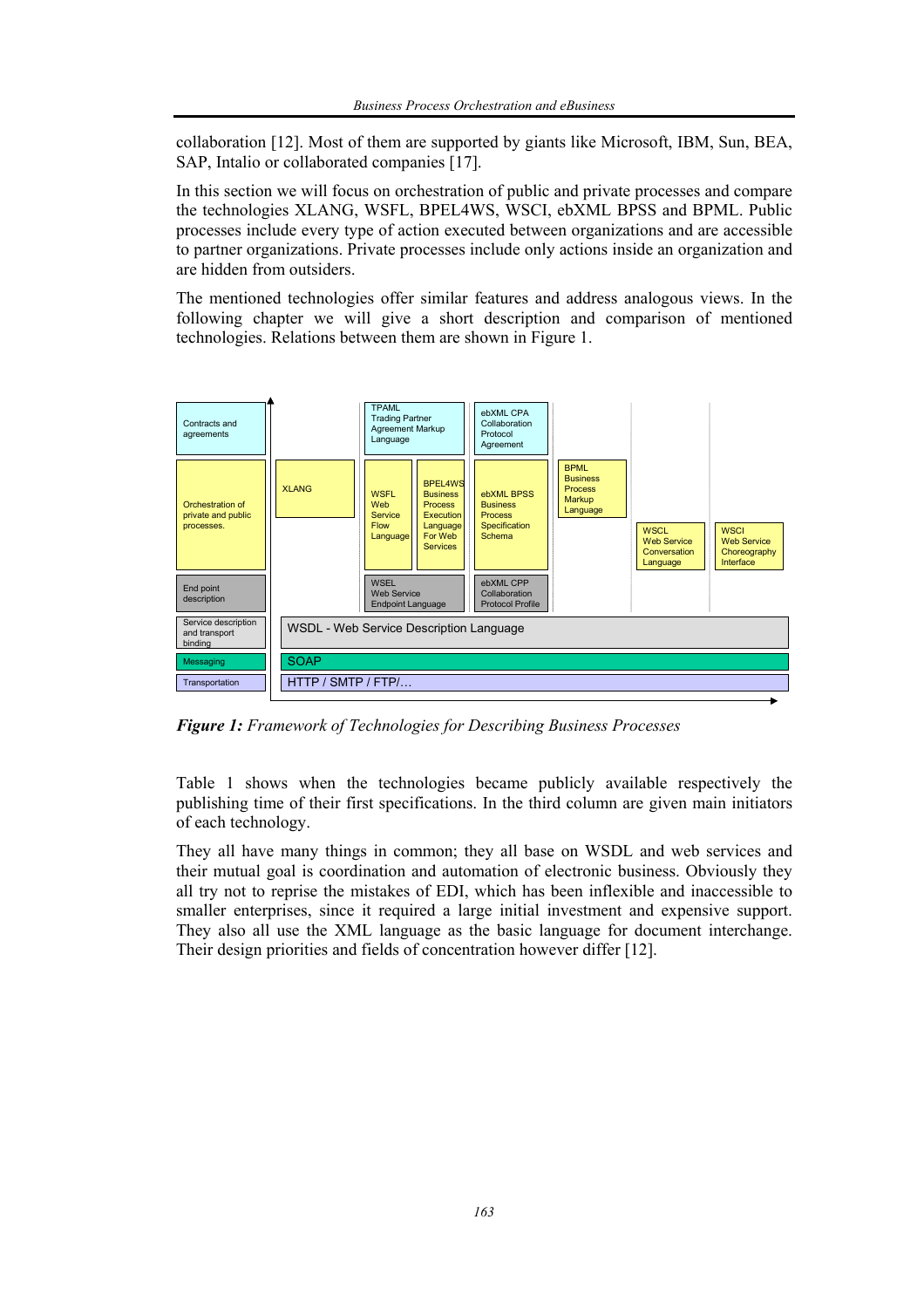| Technology     | <b>Starting year</b> | <b>Initiator</b>                                    |
|----------------|----------------------|-----------------------------------------------------|
| <b>XLANG</b>   | 2001                 | Microsoft Corporation                               |
| TPA            | January 1999         | <b>IBM</b>                                          |
| WSDL           | September 2000       | Microsoft, IBM, W3C                                 |
| ebXML CPA      | February 2001        | OASIS, UN/CEFACT                                    |
| ebXML CPP      | February 2001        | OASIS, UN/CEFACT                                    |
| WSFL           | May 2001             | <b>IBM Software Group</b>                           |
| ebXML BPSS     | October 2001         | OASIS, UN/CEFACT,                                   |
| WSEL           | December 2001        | <b>IBM</b>                                          |
| WSCL           | March 2002           | Hewlett-Packard Company                             |
| BPML           | June 2002            | BPMLorg, Intalio, SAP, Sun, Versata, CSC, SeeBeyond |
| <b>BPEL4WS</b> | <b>July 2002</b>     | IBM, BEA Systems, Microsoft,                        |
| WSCI           | August 2002          | BEA Systems, Intalio, SAP AG, Sun Microsystems      |

#### *Table 1: About Technologies*

# *XLANG*

XLANG technology is used as the main technology for describing business processes inside the BizTalk initiative. The technology is focused on private processes and supports long-term operations and nesting. It is based on block structures with basic control flow, for example sequence, switch, looping [1] etc. XLANG is a notation for the specification of message exchange behavior among participating web services, supporting especially the automation of business processes [13]. It is expected to serve as the basis for automated protocol engines that can track the state of process instances and help to enforce protocol correctness in message flows.

XLANG offers a model for orchestration of services and contract collaboration between partners. It enables [12]:

- exception handling,
- restoring operations,
- behavior (container for the description of the service's behavioral aspects),
- actions (atoms of behavior, referencing WSDL operations on available ports; request/response, solicit response, one-way notification, timeouts and exceptions),
- control flow (sequence in which the service performs actions, providing support for looping, besides the regular elements),
- correlations (structure, the service uses to route messages to correct workflow instances),
- contents of transaction (context for long-running transactions),
- service management (features of service instance management),
- port mapping (method for plugging in the service user and the service provider),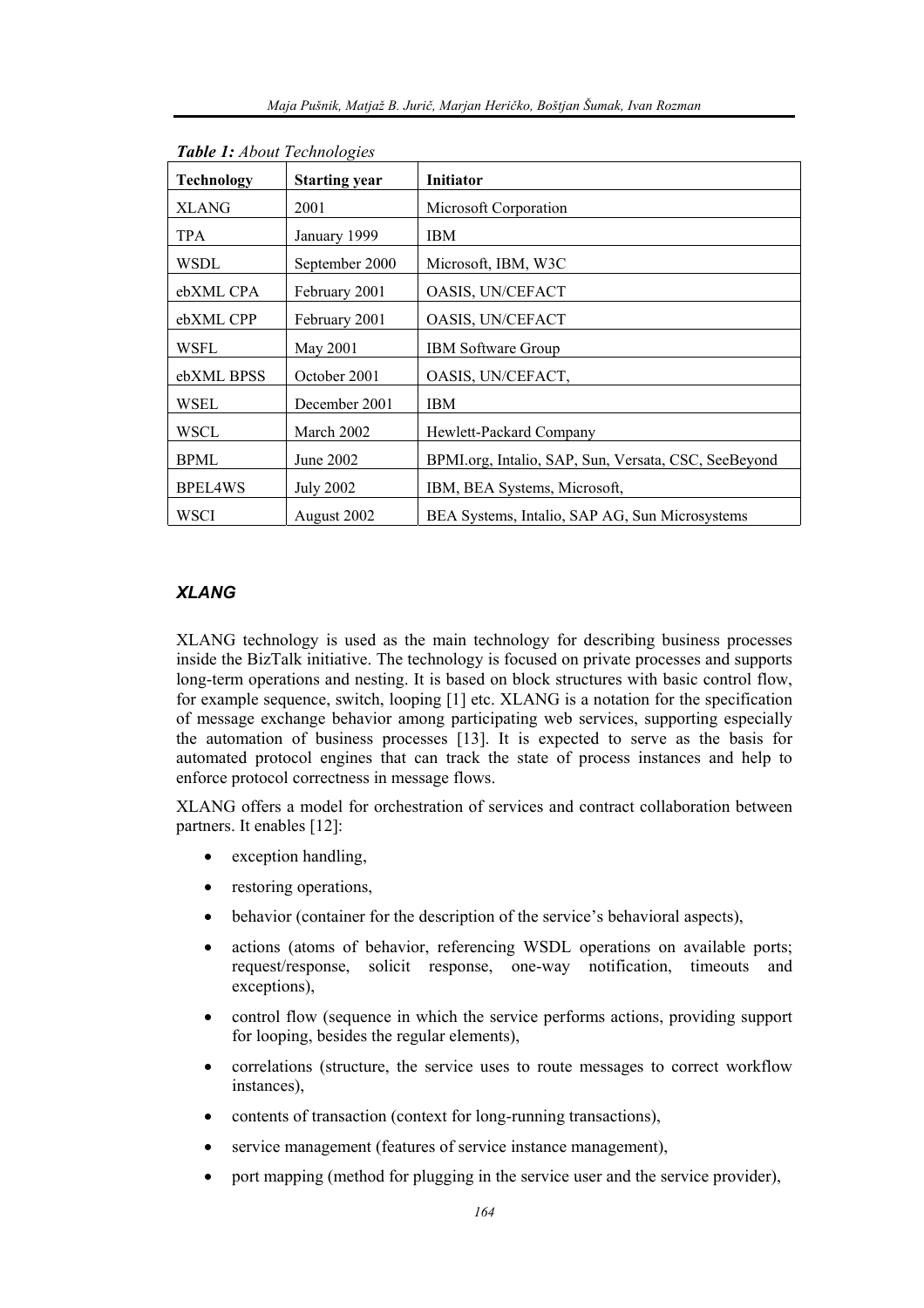- time-outs,
- custom correlation of messages,
- modular behavior description and
- contracts with multiple roles.

However, it does not define authentication or the quality of service nor the nonrepudiation. The goal of XLANG is to make a formal specification of business processes as state-full long-running interactions [13]. XLANG is an extension of WSDL and dynamics in processes are supported with different flows; message flow, data flow and control flow. XLANG does support business process contracts, however they are merely mappings between two port types, which interact together, so we do not classify it on the level of contracts and agreements.

#### *WSFL*

WSFL (Web Service Flow Language), which main initiator is IBM, is meant for describing public and private processes. It allows business process description or interaction patterns, which base on web service operations. It manages two composition types of web services [24]:

- flow model with specification for execution of business processes.
- global model with specification for business collaboration.

The technology is not limited with a structure of blocks and is based on notation of directed acyclic graphs, which can also be nested. The interaction is supported with external conditions; activities and sub-processes can be interacted only while outgoing conditions are satisfied [2]. Part of the WSFL control flow is almost identical to the workflow of the language, used in IBM MQ Series [11].

## *BPEL4WS*

The BPEL4WS technology (Business Process Execution Language for Web Services) has been created by IBM, Microsoft and BEA and integrates the features of XLANG and WSFL and supports the block-structured language with basic control flow language such as [11]:

- sequence,
- switch (for conditional routing),
- while (for looping),
- all (for parallel routing) and
- pick (for race conditions based on timing or external triggers).

It also supports graph notation, which ensures a large expressing power, but also a great deal of complexity. The executing business processes models real behavior of participants in a business interaction. Business protocols on the other hand are used for describing mutual processes of message interchange, without the exposure of inside behavior. Those descriptions for business protocols are abstract processes. The BPEL4WS technology is used for modeling the behavior of both execution and abstract processes [11].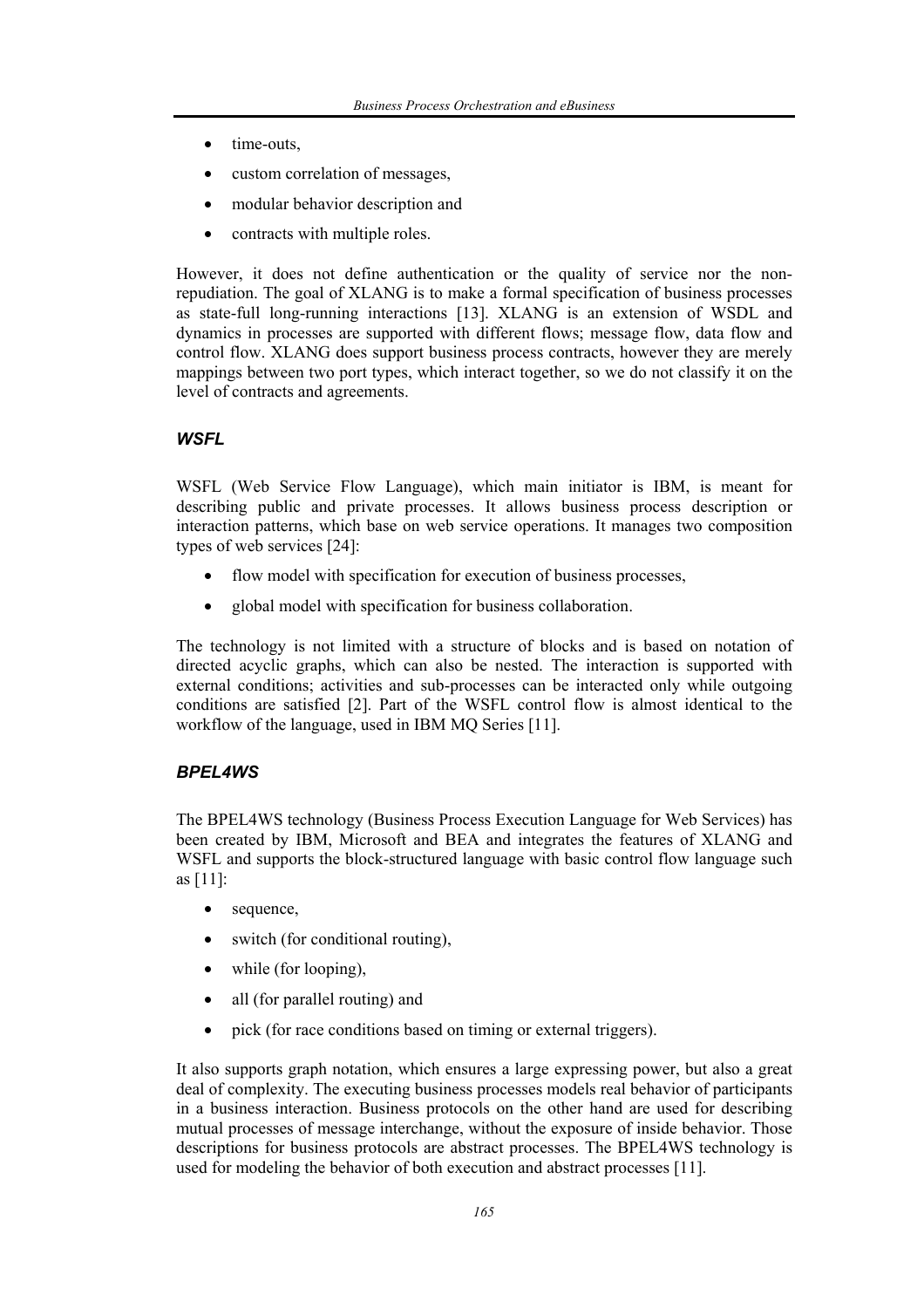## *WSCI*

Sun, BEA, SAP and Intalio presented a technology for describing web services, WSCI (Web Service Choreography Interface), which describes the dynamic interface of web service participation in interchange of messages regarding on the results of operations, defined in a static interface. This is then expressed in a temporary and logical dependency between interchanged messages, together with sequenced rules, correlations, exception handling and transactions [4].

The WSCI technology describes the message interchange between web services, and offers a global, message-oriented view on interactions. It does not address the definition or the implementation of intern processes, which actually manage message interchange. The goal of WSCI technology is the description of public behavior of web services with an interface, oriented on the needs of the message flow, which would offer a global overview on the dynamics of message interchange [4]. It works in connection with WSDL or some other languages with similar characteristics.

## *ebXML BPSS*

The initiative of OASIS and UN/CEFACT has created the ebXML BPSS (Business Process Specification Schema). It serves for describing collaboration, transactions and choreography of business processes. It is one of the ebXML technologies:

- Messaging,
- Registry,
- Core Components,
- CPP (Collaboration Protocol Profile) and
- CPA (Collaboration Protocol Agreement).

Using this technology, an actual flow of business process is specified [5]. The technology due to its favorable characteristics made an important role in electronic business. The main characteristics are:

- the ability to collaborate,
- workflow.
- transactions,
- exceptions,
- interfaces for services,
- security,
- dependability,
- agreements of business protocols and
- contracts.

The BPSS choreography includes transfers and business states, which include business activities, beginning, full state, split, merge and similar. If we research its place among ebXML technologies, BPSS is an upgrade of business process and information model,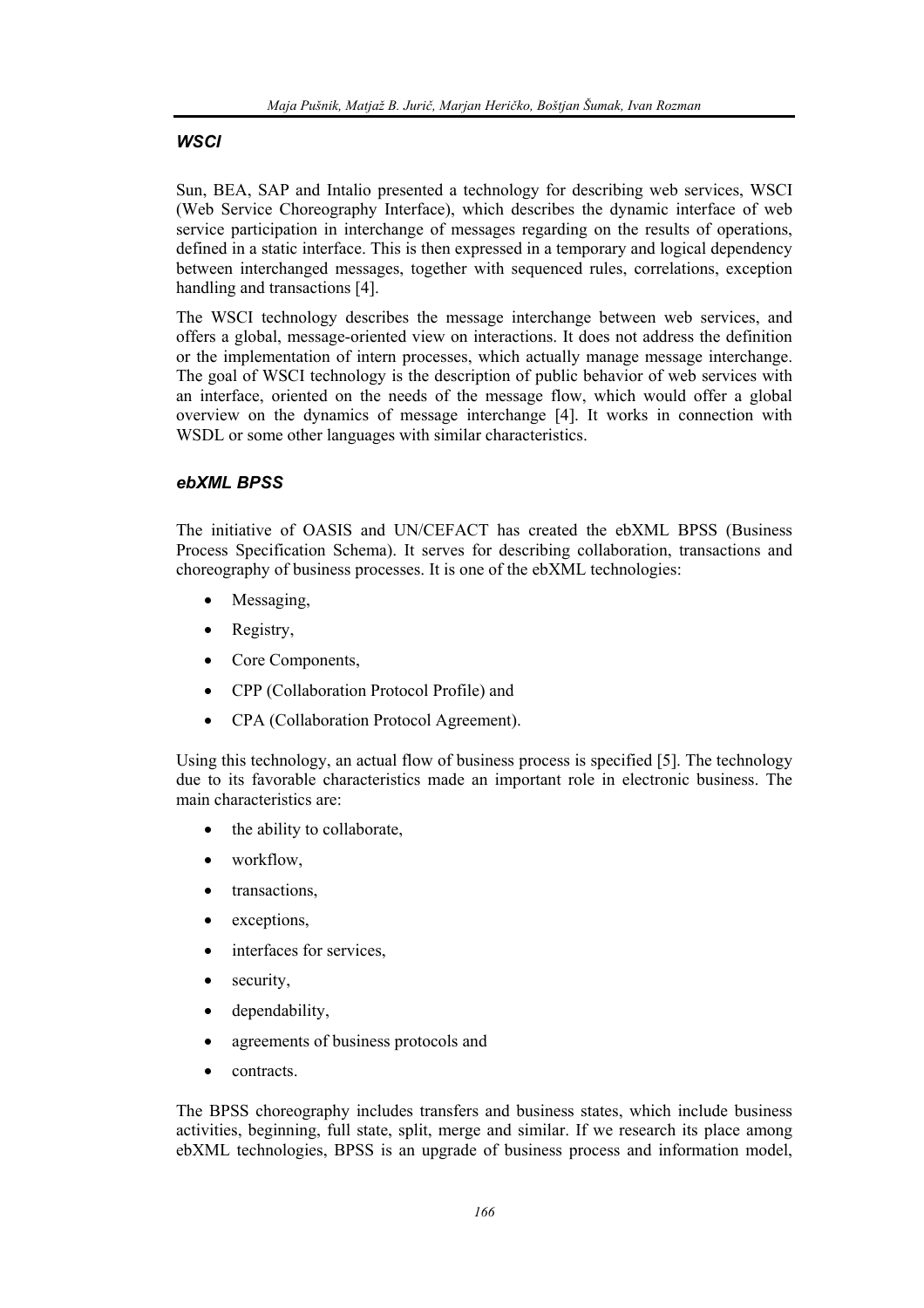and a foundation for the ebXML CPP/CPA. ebXML BPSS is complementary with BPML [25].

## *BPML*

On the initiative of organization for managing business processes Intalio, the BPMI.org (Business Process Management Initiative) created the BPML (Business Process Markup Language), which is a meta language for modeling business processes and offers an abstract execution model for describing collaborations and transactions.

BPML defines a formal model for expressing abstract and execution processes and addresses all the views of business processes of companies. It supports:

- data management,
- conformity,
- exception handling and
- operation semantics.

It offers grammar in form of XML schemes, which enables definition interchange among heterogeneous systems and modeling tools. The BPML technology can describe a process in a specific language, defined on top of the extensible BPML scheme. We present business processes as a group of flows (control flow, data flow and event flow). We can also add format features for business and security rules and transactional context. The BPML offers support for synchronous and asynchronous distributed transactions and can therefore be used as process component for existing applications [6].

# **4. Comparison**

## *Patterns*

We have compared the described technologies based on patterns, objective measurements for comparing composition languages of web services [14]. We have chosen ten basic patterns like sequence, parallel split, synchronization, exclusive choice, simple merge, multi choice, multi merge, milestone, deferred choice and synchronizing merge and used them as criteria. They are used for describing the workflow in business processes [14]:

*Sequence* is used to create a dependency between two or more tasks. Its main mission is to prevent one task from starting before another one ends.

*Parallel split* is used when two or more activities need to be executed in the same time, simultaneously or in an optional order.

*Synchronization* is used if an activity cannot be started before the previous parallel threads are completed.

*Exclusive choice* is used when, based on the workflow control data, one of several branches is chosen.

*Simple merge* is used when two or more alternative execution paths are merged into one alternative without synchronization.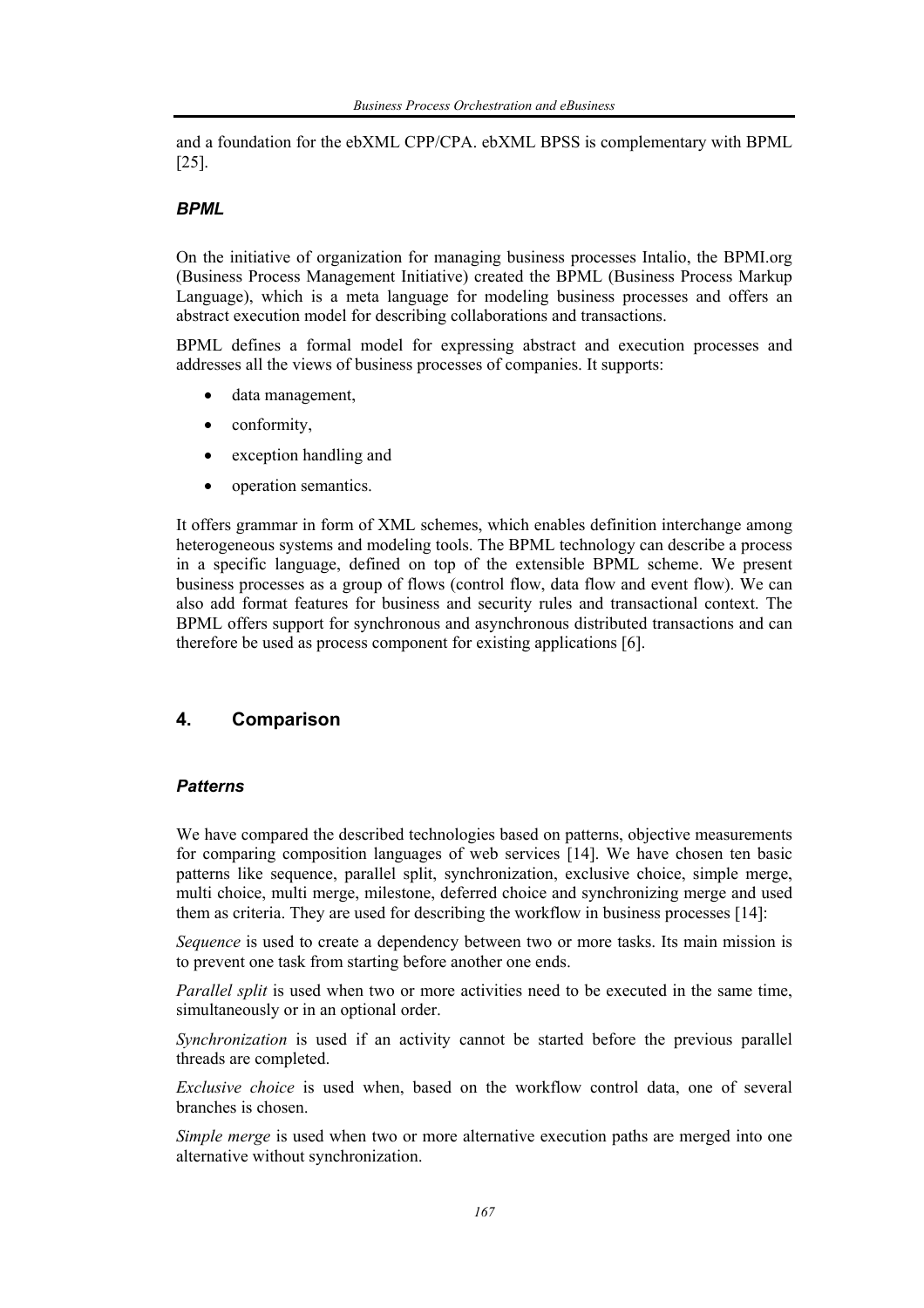*Multi choice* is used when one or more of the alternatives can be selected and executed based on a decision or workflow control data.

*Multi merge* is used when more than one incoming transition of a merge is being activated and two or more branches reconvert without synchronization. If more than one branch gets activated, the activity following the merge starts once for every incoming branch that gets activated.

*Milestone* is used as a pattern that allows testing whether a workflow process has reached a certain phase. Upon reaching some border we would like to disable the activities that were previously enabled. An activity is enabled only if a certain, still valid milestone has been reached.

*Deferred choice* is used when one of more branches is chosen. The choice is not made explicitly and there are several alternatives offered to the environment. Only one of the alternatives is executed.

*Synchronizing merge* is used when multiple paths converge into one single thread. If there are more paths taken, synchronization of the active threads needs to take place.

Based on the presented patterns we have evaluated the technologies, whether they offer direct support for them or not. To evaluate the support for each pattern we have chosen an ordinal measurement scale where 3 stands for full support, 2 for partial support and 1 for no support. The results of evaluation are presented in Table 2.

#### *Utility Function*

We have defined a utility function, which organizes the results on scale between 0 and 1. The final results were calculated with help of two equations:

$$
u_j = \sum_{i=1}^{10} \left( \frac{c_i(A_j)}{\sum_{i=1}^{10} \max(c_i(A_j))} \right)
$$

*Figure 2: Utility Function* 

$$
U = \max_{j=1}^N x(u_j)
$$

*Figure 3: Maximum Utility* 

*Symbols in utility function are:* 

- *U maximum utility,*
- *uj utility of alternative j,*

*ci – criterion i,* 

*Aj –alternative j (XLANG, WSCI, WSFL, BPML, BPEL4WS, ebXML BPSS),* 

*N – total number of alternatives.* 

The equation presented in figure 2 shows the utility function and the equation presented in figure 3 shows the maximum utility.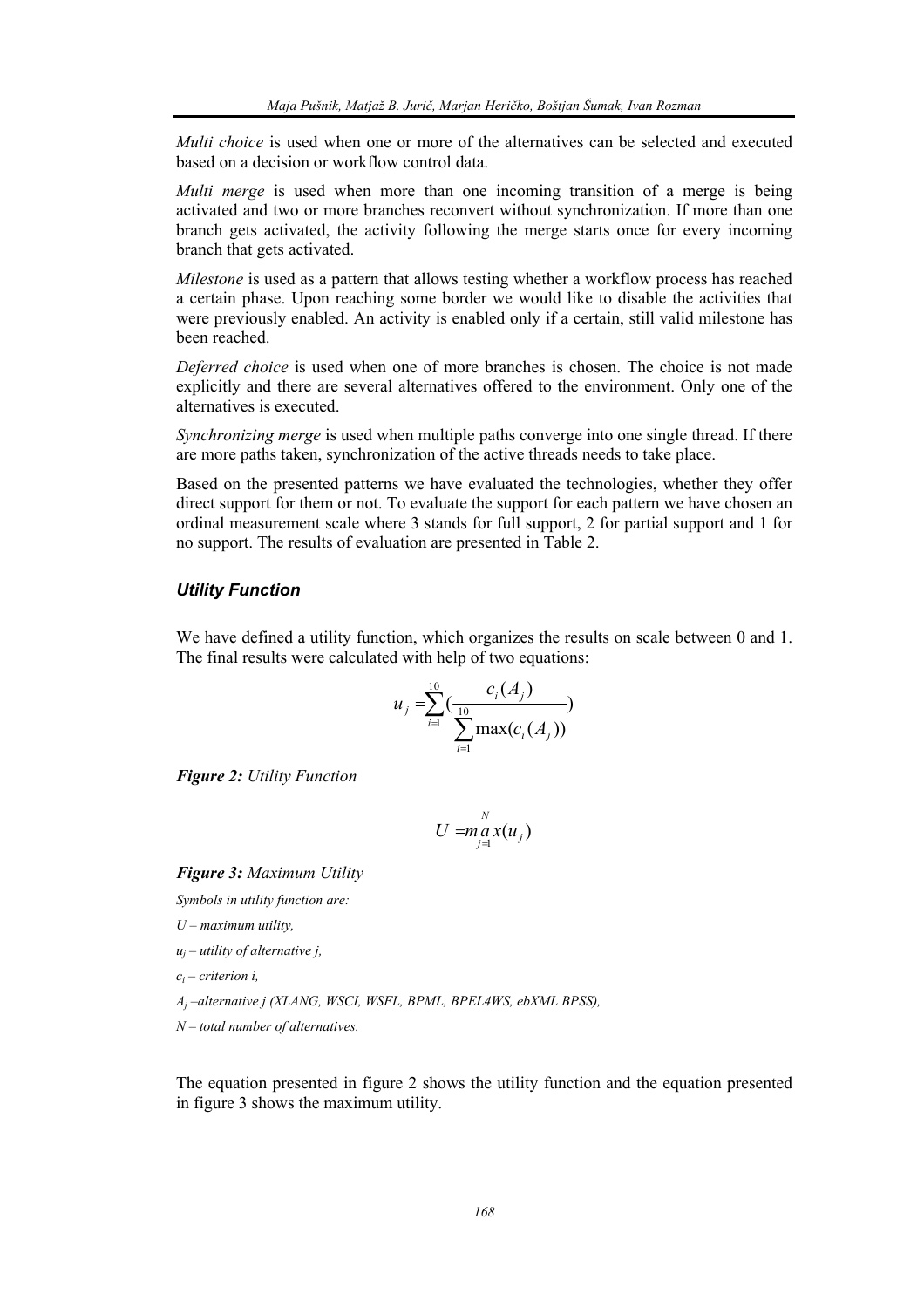| Pattern name            | <b>BPEL4WS</b> | <b>XLANG</b> | <b>WSFL</b>   | <b>BPML</b>    | <b>BPSS</b>    | <b>WSCI</b> |
|-------------------------|----------------|--------------|---------------|----------------|----------------|-------------|
| 1. Sequence             | 3              | 3            | 3             | 3              | 3              | 3           |
| 2. Parallel split       | 3              | 3            | $\mathcal{E}$ | 3              | 3              | 3           |
| 3. Synchronization      | 3              | 3            | 3             | 3              | 3              | 3           |
| 4. Exclusive choice     | 3              | 3            | 3             | 3              | 3              | 3           |
| 5. Simple merge         | 3              | 3            | $\mathbf{3}$  | 3              | $\mathbf{3}$   | 3           |
| 6. Multi choice         | 3              |              | $\mathcal{E}$ |                |                |             |
| 7. Multi merge          |                |              |               | $\overline{2}$ | $\mathfrak{D}$ | 2           |
| 8. Milestone            |                |              |               |                |                |             |
| 9. Deffered choice      | 3              | 3            |               | 3              | 3              | 3           |
| 10. Synchronizing merge | $\mathbf{3}$   |              | 3             |                |                |             |
|                         | 0,87           | 0,73         | 0,80          | 0,77           | 0,77           | 0,77        |

*Table 2: Comparison of Support for the Most Important Patterns for Workflow Description* 

For the purposes of evaluation of described technologies in this paper, none of the patterns have been preferred from the others, therefore no weights have been assigned and all criteria is considered as equal.

# *Results*

The results are presented in table 2, which is divided in 7 columns. The first column presents patterns used as criteria and the rest of the columns show the evaluation of each technology. In the last row we show the results calculated by using the utility function. As seen in table 2, the technology BPEL4WS has a slight advantage over WSFL technology, followed by BPML, ebXML BPSS and WSCI, which have reached equal results, while XLANG has the least capabilities on given criteria.

In the decision model we see, that the basic features like sequence, parallel split, synchronization, exclusive choice and simple merge are covered by all of the technologies. They differ in more complex patterns like multi choice, multi merge, deferred choice and synchronizing merge. If the criteria were defined in more detail, we would identify additional slight differences, however this would not change the fact, that the technologies are all very similar. To summarize, these technologies are similar in many ways and organizations, which develop them, should work together and create one well-established and mature language.

# **5. Summary**

The need to do business on the net and to automate business processes is increasing, as is increasing the need for supporting technologies. Such technologies must satisfy certain standards, they must be flexible and available to all organizations, large but particularly to small and medium enterprises. Describing business processes must be relatively simple,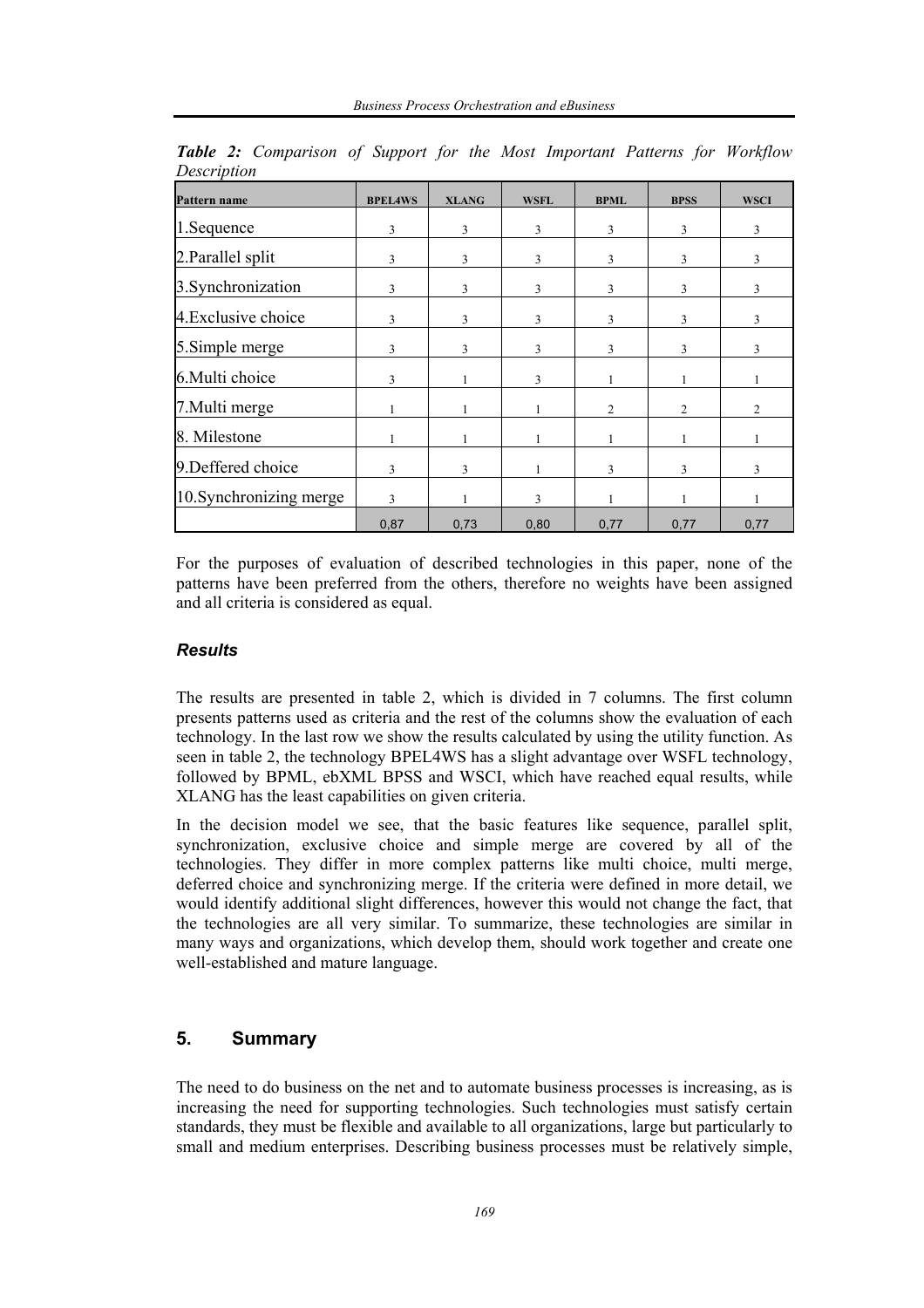so that even non-programmers can use it, since the business process experts usually do not have the necessary knowledge, needed to work with complex languages.

In this paper we have identified, compared and evaluated the technical features of the six most important technologies for orchestration of business processes. Upon our findings we have defined a multi-criteria decision model for their quantitative evaluation. From this perspective we have determined that BPEL4WS offers slightly more than WSFL technology, which has an advantage over BPML, ebXML BPSS, WSCI and finally XLANG.

We can see that the described technologies offer similar functionality. The problem is that the users cannot follow them all. The only way to change this is to ignore standardization proposals, driven by commercial interests only, and search for well-established process modeling techniques. That kind of a selection will force vendors to start thinking about a more unified solution, since the features they offer are very similar. A unification of those technologies seams like a reasonable idea, which would enable companies to concentrate on one technology, thus eliminating the problems of interoperability and the relatively steep learning curve of existing solutions. This would enable companies to invest in business orchestration, which will provide benefits to the involved parties.

Nevertheless, the described technologies are important and companies will have to include them in the future and implement them in their information systems. The orchestration implementation of business processes is possible only if web services are developed with proper interfaces for communication with business partners, and if they are well integrated with proper internal information systems of the company like backend or ERP systems. In our future researches we will try to determine the integration efficiency of those technologies with web services and do more precise analysis of their functionality.

## **References**

- [1] Satish Thatte, XLANG Web Services for Business Process Design, http://www.gotdotnet.com/team/xml\_wsspecs/xlang-c/default.htm, (2001).
- [2] Prof. Dr. Frank Leymann, Web Service Flow Language (1.0), http://www-3.ibm.com/software/solutions/webservices/pdf/WSFL.pdf, (May 2001).
- [3] Francisco Curbera, Yaron Goland, Johannes Klein, Frank Leymann, Dieter Roller, Satish Thatte, Sanjiva Weerawarana, Business Process Execution Language For Web Services, Version 1.0, Microsoft, http://www-106.ibm.com/developerworks/webservices/library/ws-bpel/, (31.6.2002).
- [4] Assaf Arkin, Sid Askary, Scott Fordin, Wolfgang Jekeli, Kohsuke Kawaguchi, David Orchard, Stefano Pogliani, Karsten Riemer, Susan Struble, Pal Takacsi-Nagy, Ivana Trickovic, Sinisa Zimek, WSCI 1.0 Specification, Web Service Choreography Interface (WSCI) 1.0 Specification, http://wwws.sun.com/software/xml/developers/wsci/, (2002).
- [5] ebPML.org, ebXML, Technical Work, http://www.ebpml.org/ebxml.htm.
- [6] BPMI.org, BPML, http://www.bpmi.org/bpml.esp.